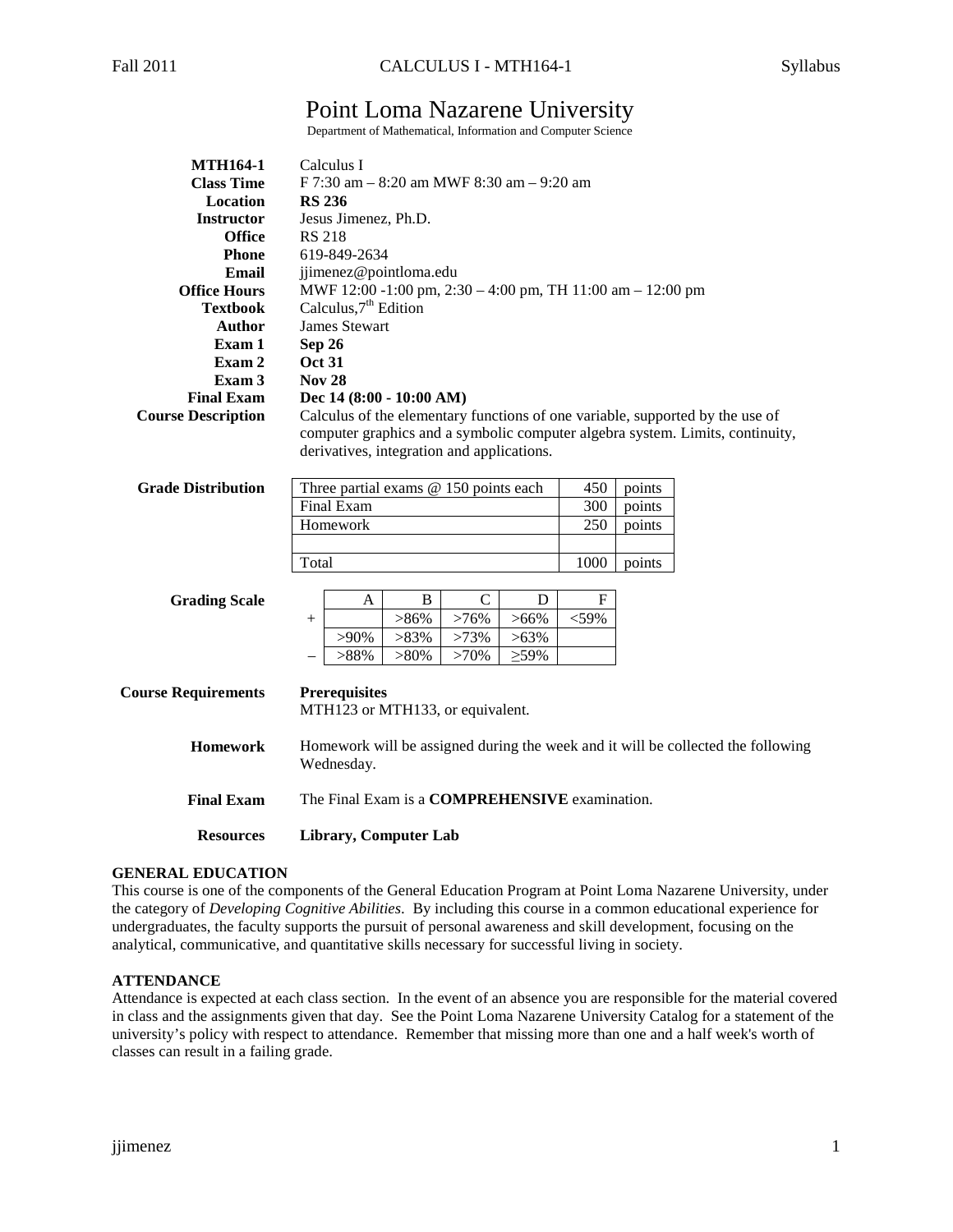### **CLASS ENROLLMENT**

It is the student's responsibility to maintain his/her class schedule. Should the need arise to drop this course (personal emergencies, poor performance, etc.), the student has the responsibility to follow through (provided the drop date meets the stated calendar deadline established by the university), not the instructor. Simply ceasing to attend this course or failing to follow through to arrange for a change of registration (drop/add) may easily result in a grade of F on the official transcript.

#### **ACADEMIC ACCOMADATIONS**

While all students are expected to meet the minimum academic standards for completion of this course as established by the instructor, students with disabilities may require academic accommodations. At Point Loma Nazarene University, students requesting academic accommodations must file documentation with the Disability Resource Center (DRC), located in the Bond Academic Center. Once the student files documentation, the Disability Resource Center will contact the student's instructors and provide written recommendations for reasonable and appropriate accommodations to meet the individual needs of the student. This policy assists the University in its commitment to full compliance with Section 504 of the Rehabilitation Act of 1973, the Americans with Disabilities (ADA) Act of 1990, and ADA Amendments Act of 2008, all of which prohibit discrimination against students with disabilities and guarantees all qualified students equal access to and benefits of PLNU programs and activities.

Students with learning disabilities who may need accommodations should discuss options with the instructor during the first two weeks of class.

## **ACADEMIC HONESTY**

The Point Loma Nazarene University community holds the highest standards of honesty and integrity in all aspects of university life. Academic honesty and integrity are strong values among faculty and students alike. Any violation of the university's commitment is a serious affront to the very nature of Point Loma's mission and purpose. Academic dishonesty is the act of presenting information, ideas, and/or concepts as one's own when in reality they are the results of another person's creativity and effort. Such acts include plagiarism, copying of class assignments, and copying or other fraudulent behavior on examinations.

A student who is caught cheating on any item of work will receive a zero on that item and may receive an "F" for the semester. See the PLNU Catalog for a further explanation of the PLNU procedures for academic dishonesty.

#### **FINAL EXAM: DATE AND TIME**

The final exam date and time is set by the university at the beginning of the semester and may not be changed by the instructor. Only in the case that a student is required to take three exams during the same day of finals week is an instructor authorized to change the exam date and time for that particular student.

#### **CLASS LEARNING OUTCOMES**

Students will be comfortable using technology to solve problems.

#### **MTH164**

- Students will understand the theory of algorithms and computation.
- Students will be able to write correct and robust software.
- Students will be able to demonstrate facility with analytical concepts.
- Students will be able to demonstrate facility with algebraic structures.
- Students will be comfortable using technology to solve problems.
- Students will communicate effectively orally and in writing.
- Students will have an understanding of the historical development, contemporary progress and societal role of mathematics.